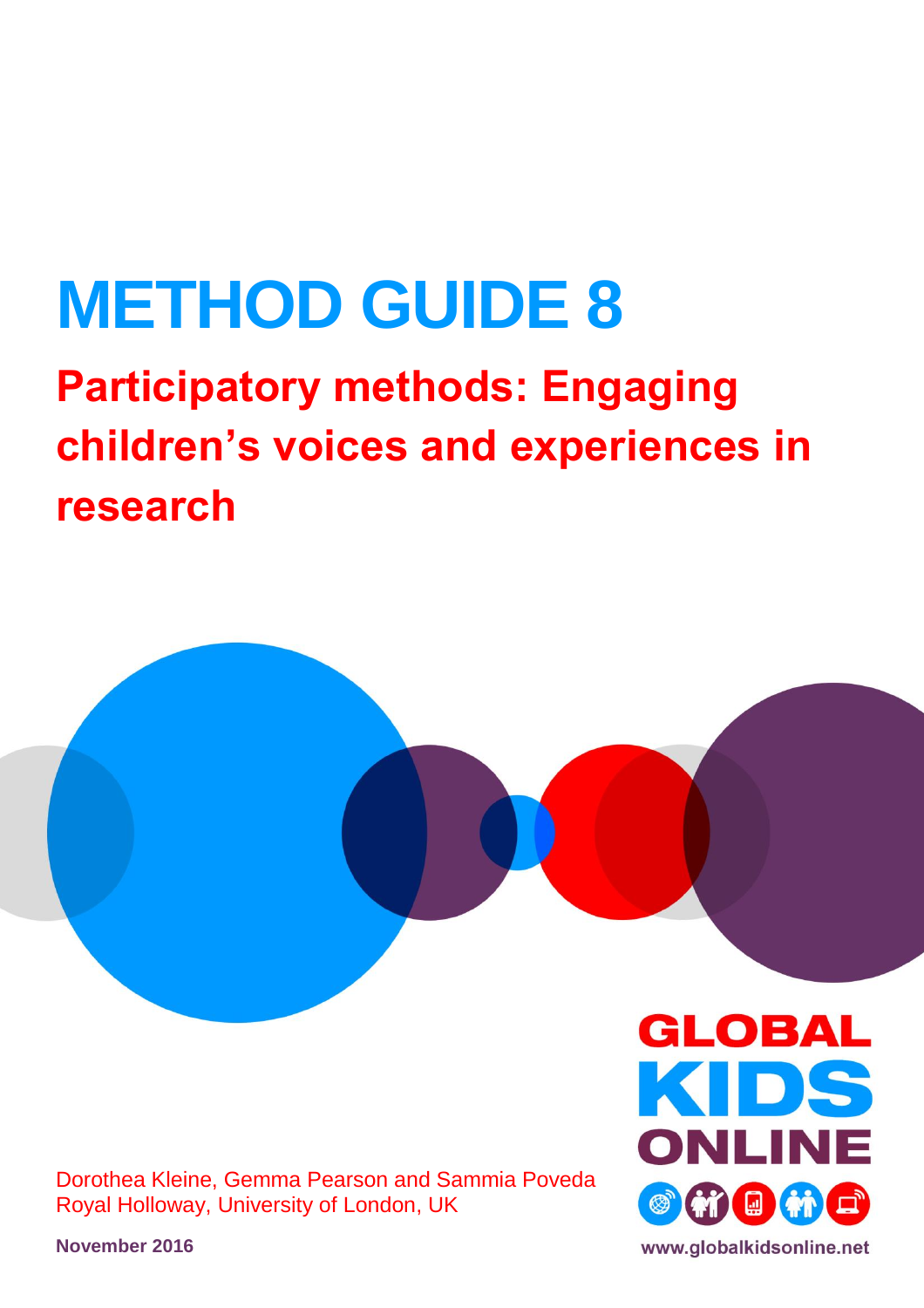### **Table of Contents**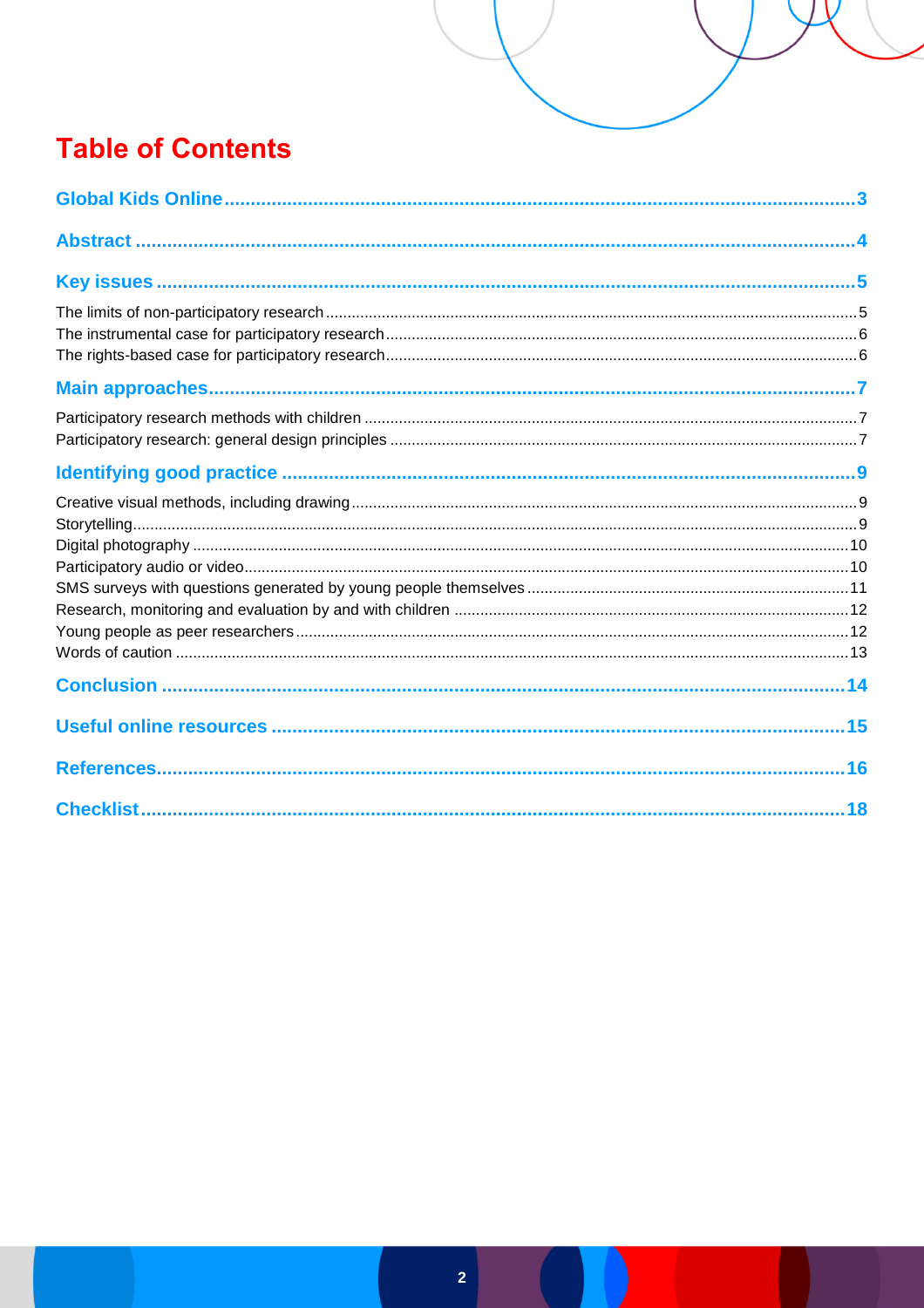## <span id="page-2-0"></span>**GLOBAL KIDS ONLINE**

Global Kids Online is an international research project that aims to contribute to gathering rigorous crossnational evidence on children's online risks, opportunities and rights by creating a global network of researchers and experts and by developing a toolkit as a flexible new resource for researchers around the world.

The aim is to gain a deeper understanding of children's digital experiences that is attuned to their individual and contextual diversities and sensitive to crossnational differences, similarities, and specificities. The project was funded by UNICEF and WePROTECT Global Alliance and jointly coordinated by researchers at the London School of Economics and Political Science (LSE), the UNICEF Office of Research-Innocenti, and the EU Kids Online network.

#### **The preferred citation for this report is:**

Kleine, D., Pearson, G., and Poveda, S. (2016) *Participatory methods: Engaging children's voices and experiences in research*. London: Global Kids Online. Available from: [www.globalkidsonline.net/participatory](http://www.globalkidsonline.net/participatory-research)**[research](http://www.globalkidsonline.net/participatory-research)** 

You can find out more about the authors of the report here:

*Dorothea Kleine* [www.globalkidsonline.net/kleine](http://www.globalkidsonline.net/kleine)

*Gemma Pearson* [www.globalkidsonline.net/pearson](http://www.globalkidsonline.net/pearson)

*Sammia Poveda*  [www.globalkidsonline.net/poveda](http://www.globalkidsonline.net/poveda)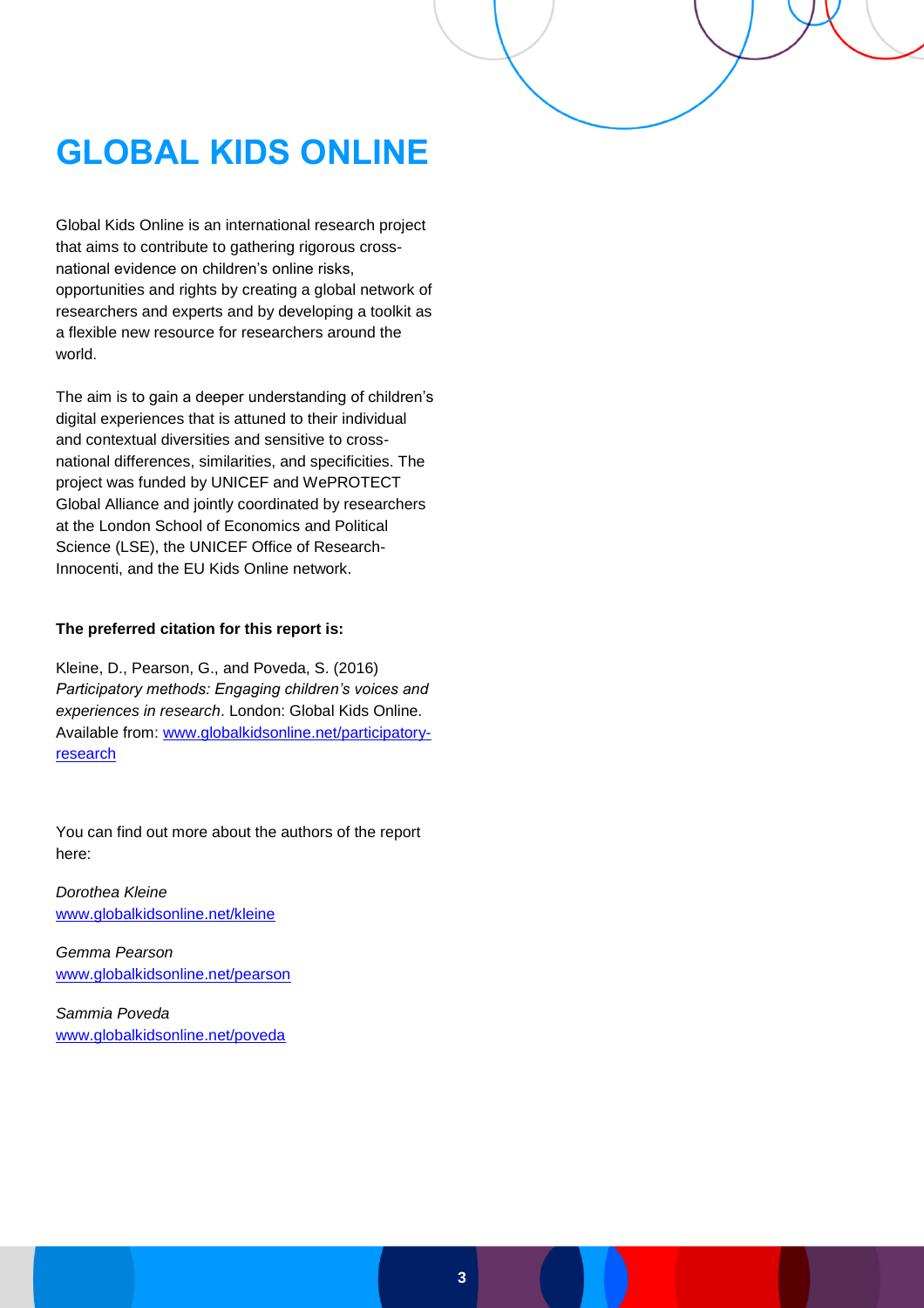## <span id="page-3-0"></span>**ABSTRACT**

This Guide lays out the case for participatory research with children, as well as explaining key research design principles and methods. Research that treats children merely as respondents to heavily adult-framed research is likely to miss key aspects of their lives, so participation can raise research quality. Further, from a rights-based perspective, children should be allowed to actively participate in research designed to inform policy that will shape their future. We offer an overview of the diverse methods available, including drawing, storytelling, digital photography, participatory audio or video, SMS surveys, as well as research, monitoring and evaluation co-led by children.

Cross cutting these methodological approaches are the principles of participatory research, such as considering carefully the unequal life realities of children in the same country, often resulting in additional efforts having to be undertaken to amplify the voices of otherwise overlooked groups. This also involves recognising the different levels of digital literacies along gender, class, education and rural/urban lines. Ethical considerations also play a role where children are asked to produce online content and use digital images responsibly. Overall, participatory methods tend to involve longer-term, intense relationships between researchers and children that require careful framing and are often best undertaken with local partners.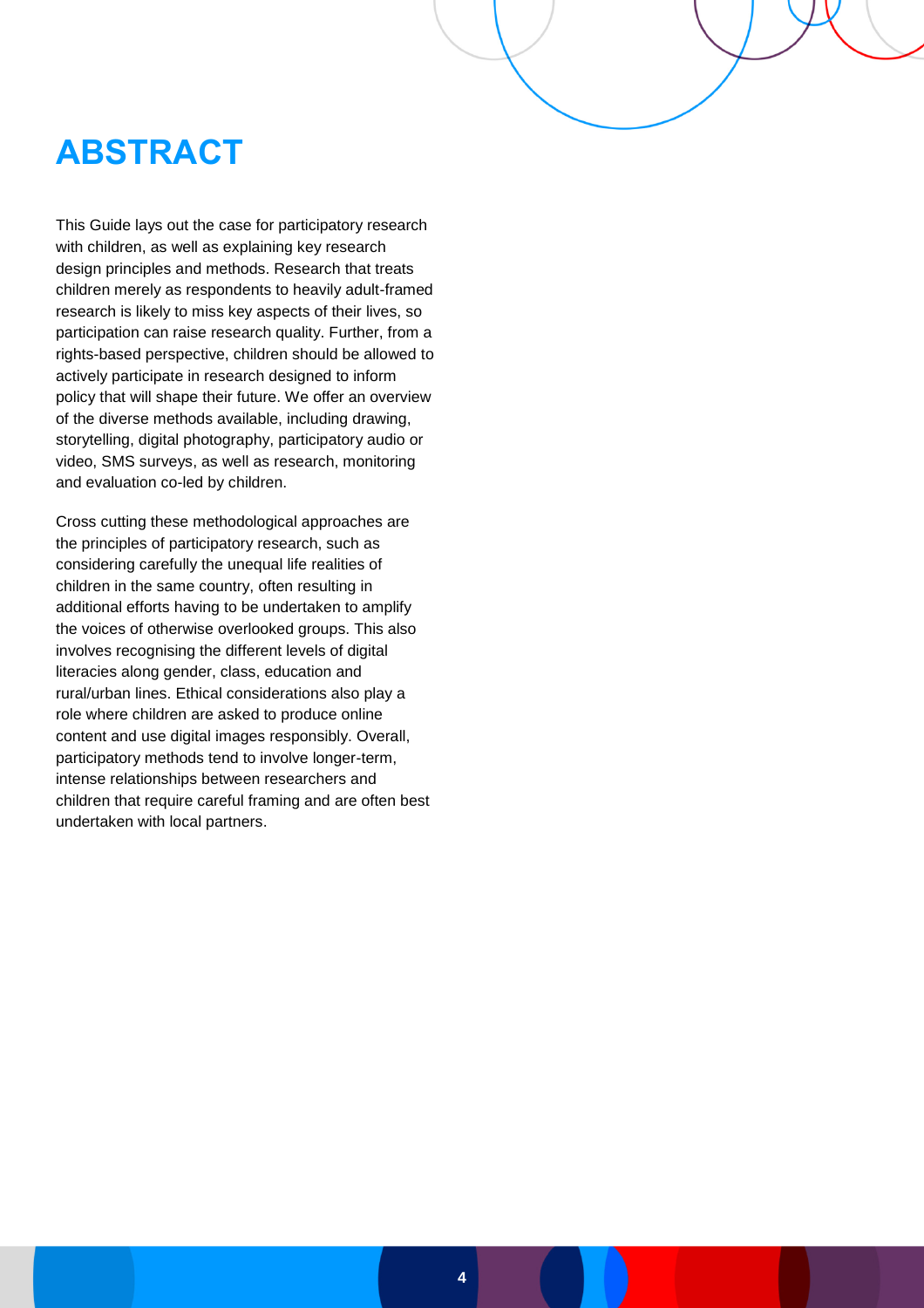## <span id="page-4-0"></span>**KEY ISSUES**

#### <span id="page-4-1"></span>**The limits of non-participatory research**

Projects like Global Kids Online (GKO) are landmark efforts to generate large-scale multicountry data on children, internet use and digital rights. The findings will include quantitative data that is highly prized by policy-makers seeking easy-to-absorb evidence on which to build or justify policy, and by advocates keen to tell a simple, compelling story. The fact that standardised data can be used for comparisons between countries is a further incentive for researchers and policy-makers to become involved.

The risk is that survey results offering easy comparisons flatten the Earth into a set of statistics in an unrealistic way. Boyden and Ennew (1997: 10) worry about formal structures and questionnaires that 'reinforce adult power and preconceptions as well as failing to take children's own idea and language into account.' Such research often assumes a 'Western childhood' and may not reflect the priorities of the 'informants'. It may miss cultural differences between countries, regions and milieus, and it may not pick up the differences in life realities of children living in the same country but under different circumstances. There may, for instance, be fewer differences in the life realities of the most privileged children across countries such as the UK and the Philippines, than exist within each of these countries between the children of urban elites and the least privileged children (such as children in poor rural areas, children in care, or street-connected children).1 Despite the risk of losing in-country nuances, findings of many surveys will be reported mainly from a country comparison perspective.

To capture the reality experienced by children from a wide variety of cultures and life realities, the GKO team is using a combination of qualitative and quantitative methods. There are strong efforts to include in the

l

samples not just the children in urban centres, but also harder-to-reach children such as those in remote regions and street-connected children.

#### **"To capture the reality experienced by children from a wide variety of cultures and life realities, the GKO team is using a combination of qualitative and quantitative methods."**

Interviews and focus groups are more open to unexpected responses than surveys. However, all methods constructed by largely adult researchers (who tend to be educated, middle-class and frequently living and working in urban centres locally and abroad) run the risk of embedding assumptions in the questions that are not shared by the children. These assumptions might be about the nature and construction of childhood/adulthood, about gender roles (especially roles and aspirations of girls and boys; heteronormativity), assumptions about parenting (such as assumptions about a nuclear two-parent family), and assumptions and framings about technologies (for instance which ones are more or less high status, which ones are used individually and collectively). Children are asked to express their life reality through the medium of words within the framing of the questions they are asked. We do not know whether they share this frame or imagine it differently. Further, if we then translate words into numbers (such as survey results) we further de-contextualise their utterances, pulling their views through our frame as researchers.

In the meantime, in their everyday lives children express themselves, for example, through movement, words, drawing and music. Further, children are notoriously good at surprising adults by seeing the world differently.

<sup>1</sup> See, for example, Gudmundsdottir (2010) in Cape Town, South Africa, for a comparison of digital literacy levels of children from the most socially advantaged backgrounds at a formerly 'all-white' South African school and of children from less advantaged backgrounds at other schools.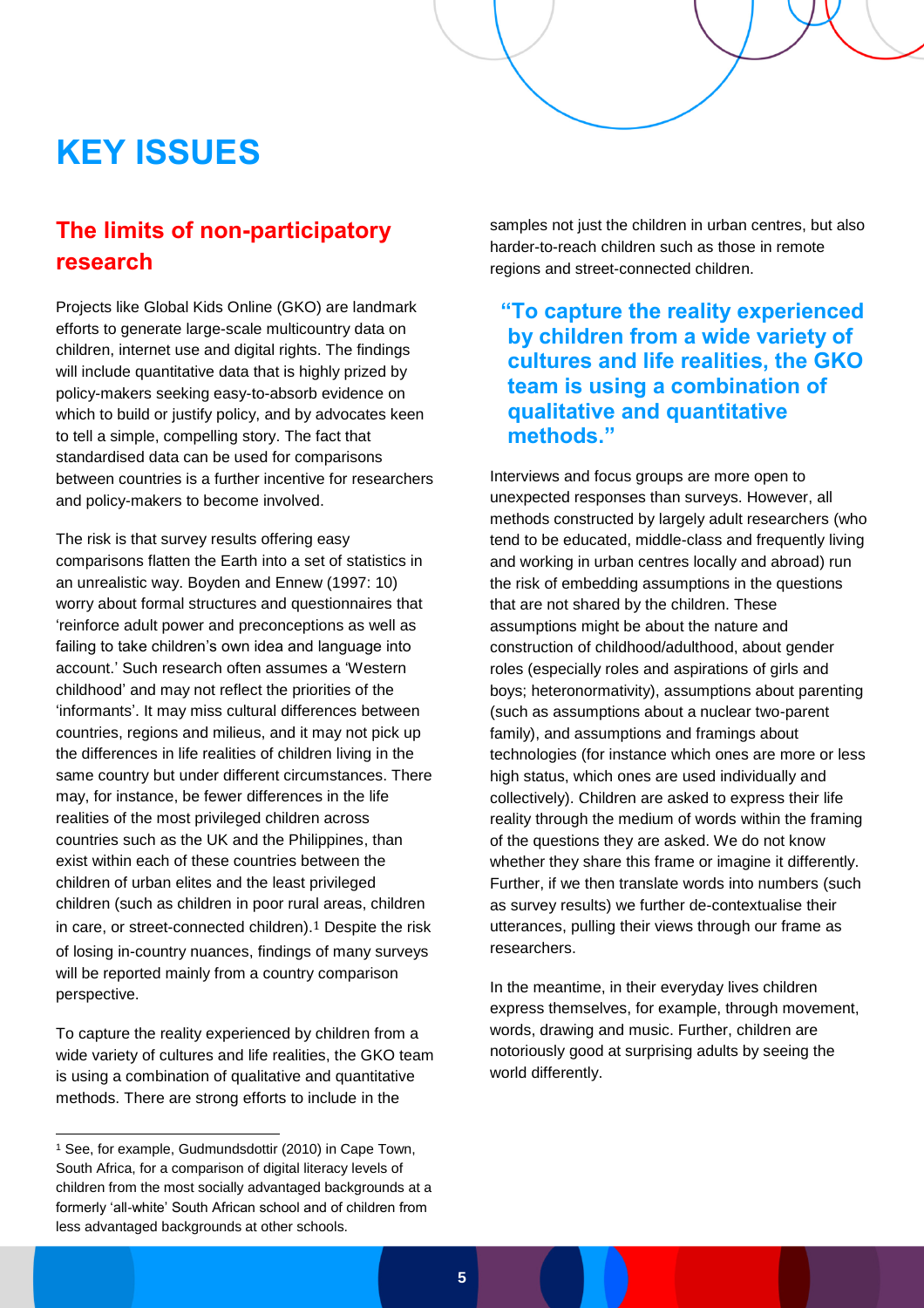#### <span id="page-5-0"></span>**The instrumental case for participatory research**

Research on children that treats them as passive respondents to adult-framed research questions is likely to miss key aspects that matter to them. The answer, we argue, is to conduct (or at least include) participatory research with children.

It is worth noting that while this applies to all research with children, it applies in particular to research about (a) children and (b) digital technologies across (c) cultural contexts. Different cultural contexts make it likely that unforeseen issues will arise. Working with a different generation of children, some of who are experiencing a digitally infused childhood that few of the current generation of researchers have experienced (Richman, 2007), makes it likely that unforeseen perspectives will arise. Finally, the speed of technological change makes it inevitable that we cannot foresee the usage of digital technology in even a few years' time. For all these reasons the unforeseen features prominently in multicountry research on children, online use and digital rights.

#### <span id="page-5-1"></span>**The rights-based case for participatory research**

The instrumental arguments for including participatory research with children as a core element in any research project in this area are clear – we will achieve more meaningful results. Beyond that, there are ethical arguments to include young people as active participants in research about their future. The United Nations Convention on the Rights of the Child (UNCRC) calls for children to be consulted on issues that concern them. They have a right to co-determine what questions are being asked, what usages are being counted, and which opinions are being tested for agreement and disagreement. UNICEF is considered a champion of the rights of children, and UNICEF-related research should reflect this commitment to selfdetermination.

Further, some participatory methods show that the research process itself empowers the participants to discover not just a given issue and its roots, but also what they as active citizens (individually, but more often as a group) might do about it. Participatory research can mobilise young people to co-shape their futures, including their digital futures. They may be given the chance to co-formulate policy arising from research or get involved themselves in imagining, designing and coding solutions.

Rather than children being 'objects' of research, they can become co-researchers, co-constructors of knowledge and meaning, and agents in their own personal and community development. Participatory methods aim to bring people together to discuss issues that affect them; they often progress into collectively imagining and, to a degree, taking action towards solutions. Participatory methodologies fluidly connect research and action. Regarding this action dimension, a recent UNICEF-commissioned study that interviewed 35 academic experts, policy-makers and practitioners about success and failure factors in information and communication technology (ICT) and development projects (Kleine et al., 2014) found broad agreement around two points. First, technology that has been co-designed by users is more likely to work for and be adopted by them. And second, projects that have been designed using participatory methods are often based on a better understanding of local needs, and achieve a higher sense of ownership by local people, thus increasing the likelihood of project sustainability.

**"Rather than children being 'objects' of research, they can become co-researchers, coconstructors of knowledge and meaning, and agents in their own personal and community development."**

This Guide offers a short overview of participatory methods with children and young people, and reflects on the limitations and critiques of these methods. It then presents design principles applying to a variety of participatory methods with children before identifying some concrete examples of good practice.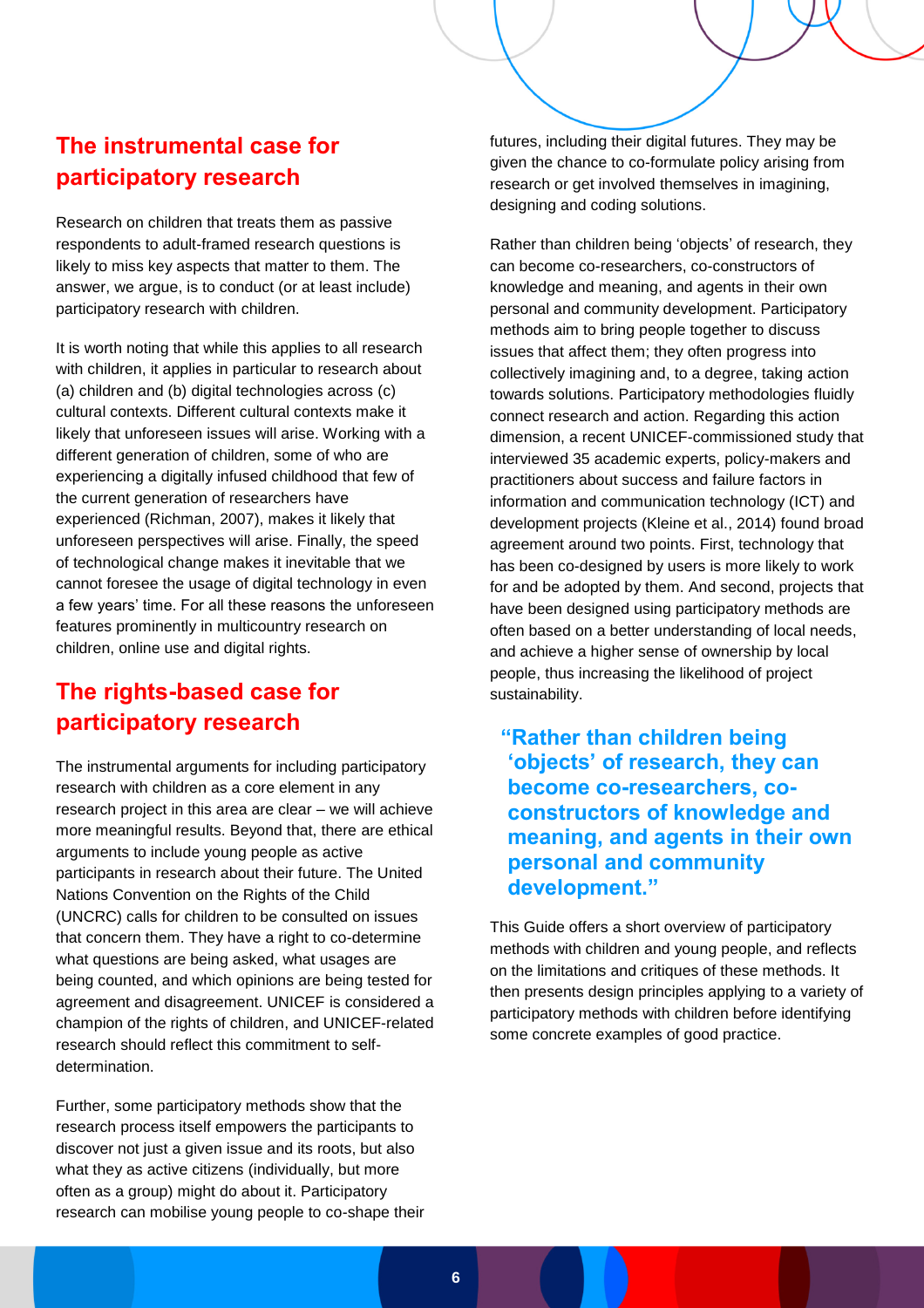## <span id="page-6-0"></span>**MAIN APPROACHES**

#### <span id="page-6-1"></span>**Participatory research methods with children**

Qualitative methods already include photos and digital video, ICT and media use diaries, instant messaging and online chat as well as interviews and observation notes (Bulfin & North, 2007). 'Participation', however, is developmental, and entails the growth of understanding and the accumulation of new skills by everybody involved, including the researcher/facilitator and the participants (Boyden & Ennew, 1997). Participatory Action Research (PAR) 'nurtures two-way relationships between researchers and children that minimise negative effects and builds the capacity of child participants to take action' (IDS, 2009: 1). The adult researcher is no longer mimicking an 'outside observer' but aims to develop rapport and is allowed to be an engaged action researcher, exploring the perspective of the children in order to (in collaboration with them) use research findings to work with them towards positive change in their lives.

**"Participatory Action Research (PAR) 'nurtures two-way relationships between researchers and children that minimise negative effects and builds the capacity of child participants to take action' (IDS, 2009: 1)."**

In a seminal book for participatory research in development, Robert Chambers (1997) described the shift towards PAR. He suggested the earlier methods were closed, measurement-obsessed, individualfocused, heavily verbal, extractive research conducted by the powerful and practiced on local people. By contrast, PAR is open, group-focused, visual, comparison-based, rapport-focused and characterised by handing over power to the participants so they can create change in their own lives.

In the context of research with children, it is worth modifying Chambers to say that change here will almost always be co-created with adults, and thus the aim must be to empower children and allow adults to become their allies.

Typical participatory methods include drawing, mapping (spatial, social), temporal sequence (trend lines, seasonal calendars), listing, sorting, ranking (matrices), institutional diagrams (including Venn diagrams), time use analysis, participatory digital mapping, participatory digital photography or digital film.

Participatory methods with children are characterised by:

- Relevance: the subject of research relates to children's priorities and is facilitated in a way that allows them to relate to the topic and find it meaningful.
- Creativity: creative methods keep children motivated and help them to communicate freely.
- Participation: by being given the opportunity to give feedback on the approaches used and the knowledge generated, children can influence and co-shape the research, and feel empowerment and ownership of the results.
- Flexibility: research processes must remain open and responsive.
- Empowerment: research processes should allow space for children to reflect on their new knowledge and understanding, preferably within peer groups, as well as build their confidence in their ability to act and voice their views.

(Based on IDS, 2009).

#### <span id="page-6-2"></span>**Participatory research: general design principles**

There is a clear trend towards participatory approaches in research about children (Bradbury-Jones & Taylor, 2015; Mallan et al., 2010). While the diversity of children, settings and topics to explore precludes specific best practice prescriptions, there are some useful design principles for participatory research with children:

 Participatory methods strongly value local knowledge and inductive findings. Thus the research process needs to be designed to be open-ended and leave space for surprises to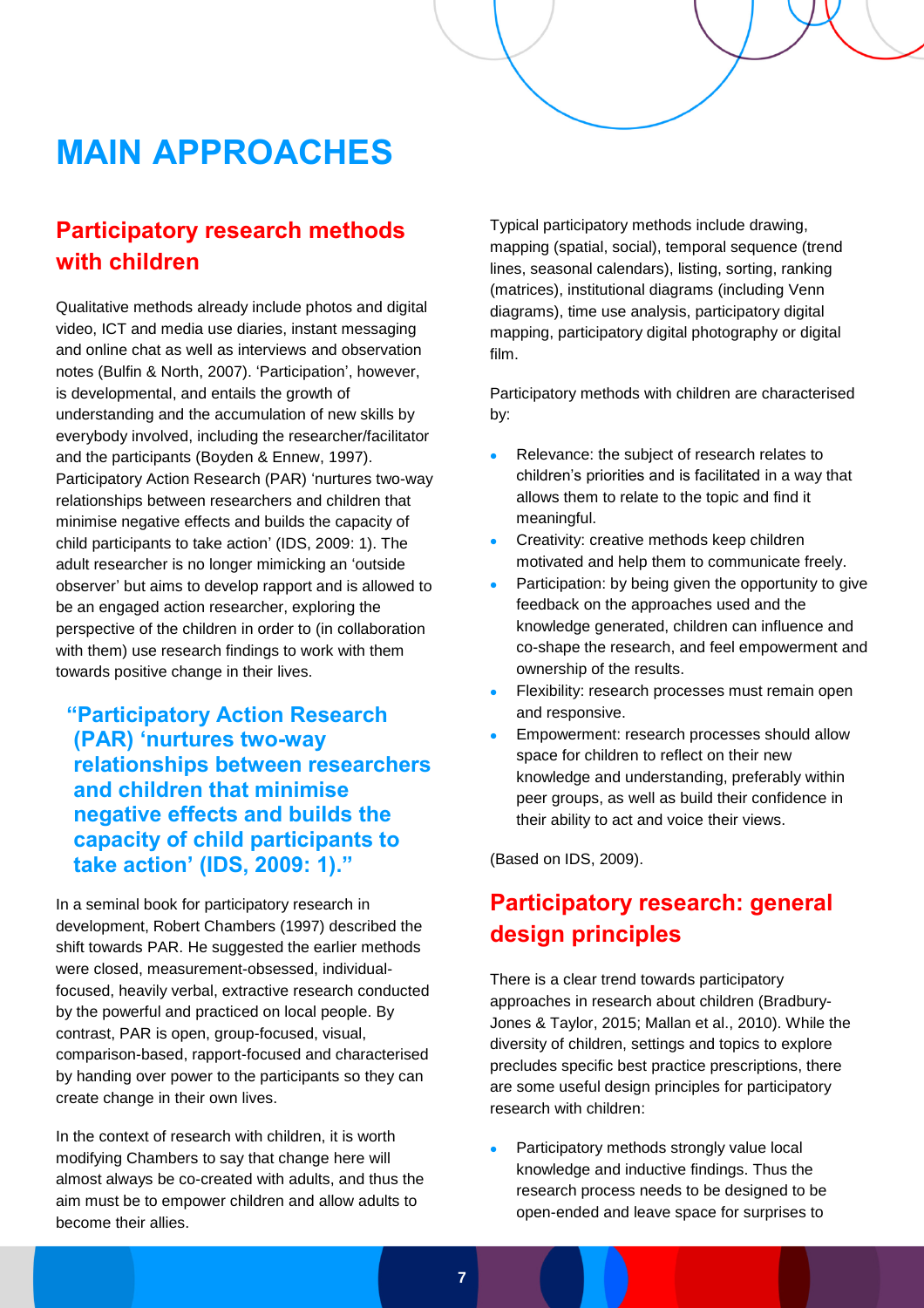emerge from the gap between the implicit or explicit framing of the research and the reality of the participants. For instance, Barker and Weller (2003) stress the importance of choosing the right spatial set-up to put participants at their ease.

- Participatory research seeks out a diversity of participants and of perspectives. It often tends to take sides with the less powerful groups and individuals within a group. For research with children this might mean considering equity issues: relatively more urban, income-rich and educationally advantaged children are often also easier to reach/cheaper to reach in research. Researchers might choose to work with more disadvantaged groups or (to avoid unintentional stigma) to include them in the overall group (Alderson, 2012).
- Participatory approaches call for researcher triangulation (the use of multiple researchers who compare their analysis) and, where possible, collaboration with participants as co-researchers. This is meant to reduce the power imbalances and offset biases. Since this approach assumes that researchers are not bystanders but play an active role in a research situation, participatory researchers are asked to maintain a constant high level of self-critical awareness and reflect on their own actions, perceptions and the way they represent them.
- **"Participatory researchers often collaborate closely with community organizations and activists experienced in practical development work, social work and activism."**
- Research data is seen not as an end in itself, but as a means toward empowering people with knowledge, and triggering or informing change processes. Thus precision, inconvenience to participants, intrusiveness and timeliness of results are traded off against each other. The result is 'appropriate imprecision' (Chambers, 1997) which produces meaningful and valid results through a process that is empowering and does not objectify participants by prodding for details of minimal relevance. The ethics and empowering quality of the data collection process form part of the judgement of the overall quality of the research

and cannot be divorced from the data.

- Participatory researchers often collaborate closely with community organizations and activists experienced in practical development work, social work and activism. When working with children, working alongside organizations with strong, longterm community ties is recommended, to minimise the risk of psychological distress to children and to provide a safe space for continued discussion and support for action (IDS, 2009).
- **"The ethics and empowering quality of the data collection process form part of the judgement of the overall quality of the research and cannot be divorced from the data."**
- Digital tools themselves are often used in development work related to improving the lives of children and young people. For an overview of such tools and a list of principles of participatory design when designing digital technology to improve children's lives, see Kleine et al. (2014) (especially the checklist on p. 24).

#### Case study: Participatory design guide

Participatory methods are beginning to take centre-stage in much research about children's online practices, and numerous resources are now available to support researchers deploying participatory methods. One such resource, developed by the Young and Well Cooperative Research Centre, lays out a process for engaging cross-sector stakeholders and children and young people in the design of evidence-based technological interventions to support children's well-being. The full participatory design guide can be found at

[http://researchdirect.westernsydney.edu.au/islando](http://researchdirect.westernsydney.edu.au/islandora/object/uws:18814) [ra/object/uws:18814.](http://researchdirect.westernsydney.edu.au/islandora/object/uws:18814)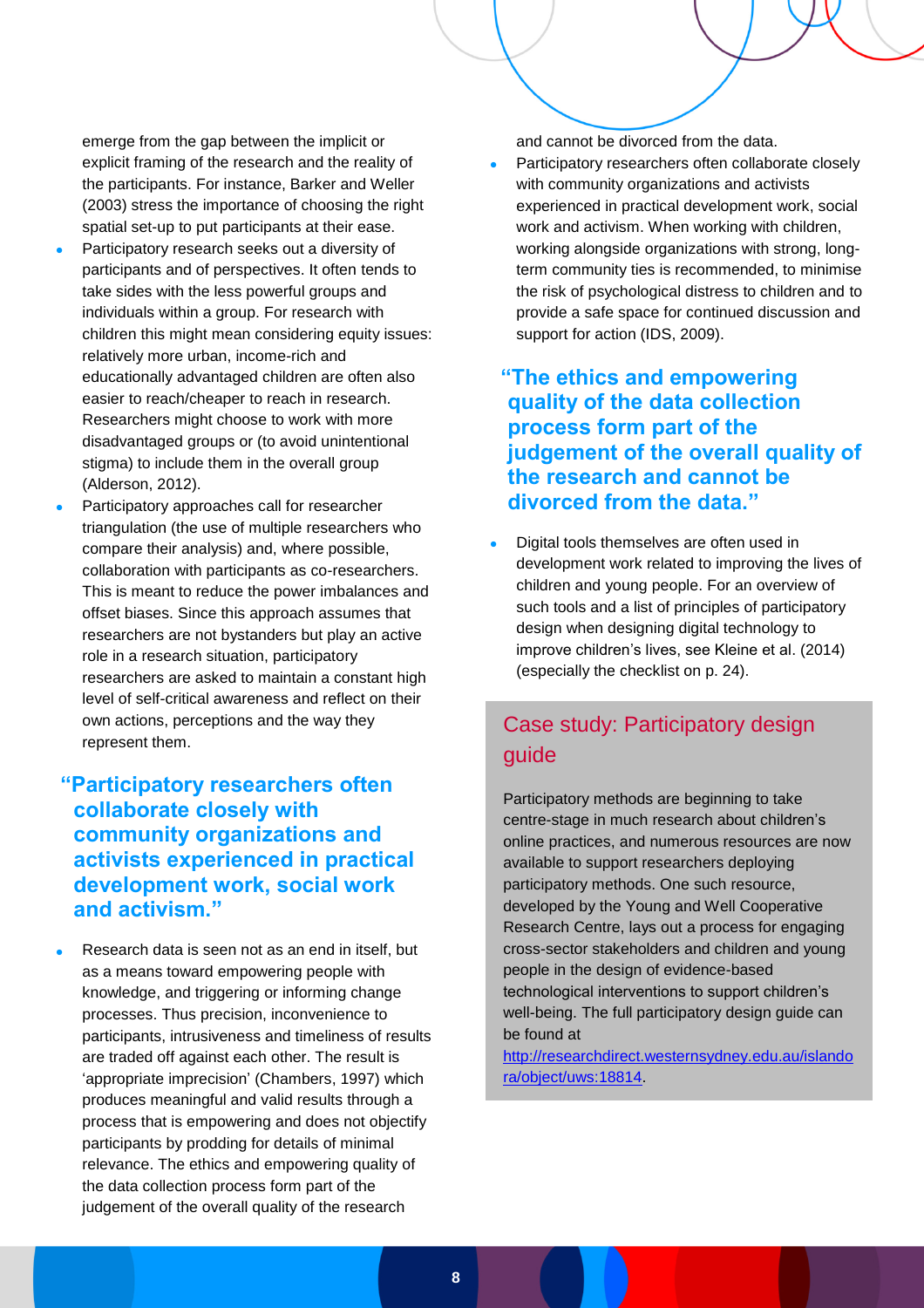## <span id="page-8-0"></span>**IDENTIFYING GOOD PRACTICE**

#### <span id="page-8-1"></span>**Creative visual methods, including drawing**

Creative visual methods are useful for engaging children in joint knowledge production, as literacy is not required, and such methods are less associated with formal settings such as school. Although visual data may be difficult to analyse, if paired with spoken feedback from children (often recorded), such data can convey in-depth information. Visual methods can be used with children of all ages, particularly those who have received little education. Although the quality and complexity of drawings develop with age (Literat, 2013), visual methodologies go some way towards reducing barriers of understanding between the researcher and (among) participants.

#### **"Creative visual methods are useful for engaging children in joint knowledge production."**

Here we present three examples of how visual methodologies have been used in research with children in different contexts. Biggeri and Anich (2009) used thematic drawing while working with streetconnected children in Kampala, Uganda. In this study, 175 children were asked to draw pictures showing how they passed their time on the street, and what they liked and disliked about living on the street. The open questions allowed the children to draw scenarios that were most significant to them and those that they were willing to share. Following the drawing exercise, they were offered the opportunity to explain their pictures to other participants.

Presenting a case study from the US, Chung and Gerber (2010) discuss the medium of storyboarding as a tool for understanding how children overcome negative emotions. In order to design a colouring book for helping children to understand and negotiate negative emotions, Chung and Gerber asked 66 children to create an emotional story using emotional storyboarding. The children's participation in this project helped the researchers to appreciate some of the different ways that children relate to the world, and

therefore to develop designs that would be more meaningful to other children.

In 2014, Third et al*.* conducted a large-scale study with 148 children aged 6–18 across 16 countries from the global North and South in order to understand their perspectives on their rights in the digital age. Among the methods utilised in this study was a technology use timeline. This versatile method, similar to diaries, encouraged children to plot their daily, weekly or monthly digital media use, and to reflect on how technology related to their rights as children. The technology use timelines were used in a subsequent participatory workshop to allow the children to reflect on the process and to produce a list of rights that they felt were necessary when engaging with technology.

Visual methods can thus be effective in helping children to recall both positive and negative experiences, and to participate in research and the impact of research (such as related design decisions or campaigning) in an active way.

#### <span id="page-8-2"></span>**Storytelling**

Storytelling is a useful methodology for allowing children to talk about matters that concern them in a relaxed environment. Key to participatory research is giving participants control over what topics are discussed and what information is relevant to them. Biggeri and Anich (2009) encouraged 54 streetconnected children to interview each other regarding their life histories. The children were given a thematic ladder of areas for discussion, and were encouraged to follow this structure.

#### **"Storytelling is a useful methodology for allowing children to talk about matters that concern them in a relaxed environment."**

This methodology is particularly useful when working with illiterate children. A similar longitudinal study working in three African cities (Accra, Bukavu and Harare) trained six street-connected young people (two in each city) to collect information from ten children each, based on a list of ten indicators that had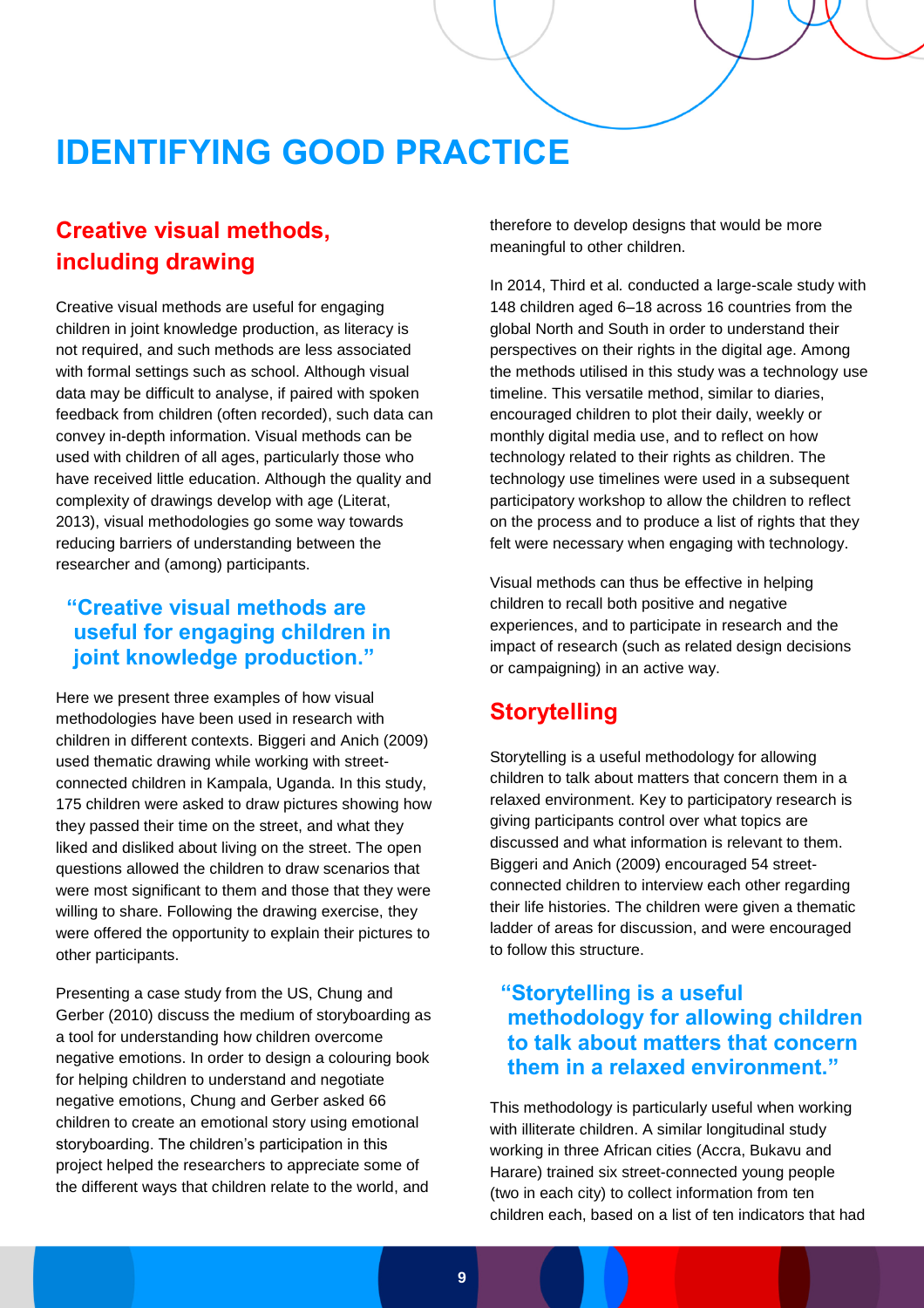been previously developed by the children themselves (see www.streetinvest.org/guots). These six young researchers fed the accounts of their ten participants back to a project manager each week, who recorded, transcribed and translated these oral accounts.

Storytelling is also effective when using digital tools. Désilets and Paquet (2005) used wikis with primarylevel students to promote personal empowerment and communication between learners. Children worked in groups of up to five to design and write stories using wiki platforms. Although this research was not used to analyse the content of the stories, it does show how even young children are capable of collaborating and co-producing stories with minimal adult intervention.

#### <span id="page-9-0"></span>**Digital photography**

Children are likely to engage, use and view the world in different ways to adults. Engaging children in digital photography allows children to capture images of things that are meaningful to them, which helps adult researchers to see the world through their eyes. Gabhainn and Sixsmith (2006) used participatory photography with children aged 8–12, asking them to take photographs of things that represented well-being to them. With terms like 'well-being', which are notoriously difficult to define, the children's use of photographs offered concrete examples for children and adult researchers to discuss together to develop a more inclusive definition of this concept.

#### **"Engaging children in digital photography allows children to capture images of things that are meaningful to them, which helps adult researchers to see the world through their eyes."**

Thompson and Gunter (2007) used a photo elicitation method with child researchers to engage children on issues regarding school governance. They trained eight students to act as researchers in a school-wide evaluation, and the student researchers used photo elicitation, with other visual and role-play methods, to engage with other students on topics such as bullying. The authors argue that using photo prompts rather than traditional interview structures allowed student researchers to engage with their peers meaningfully; the approach also mediated some of the intimidation

and superficiality of more structured and writing-based research methods.

Digital photography methodologies can provide challenges for researchers when it comes to securing ethical approval, due to issues of confidentiality and disclosure. Allen (2009) used photo diaries with young people aged 16–19 to gain a greater understanding of sexual culture in two New Zealand secondary schools. She writes how the resistance to her methodology betrayed inherent prejudices which viewed young people as irresponsible and recalcitrant – a view the author herself challenges. This example further emphasises the need to respect ethical approval processes while also changing perceptions regarding children and young people's ability to fully participate in research and to have their views respected.

#### <span id="page-9-1"></span>**Participatory audio or video**

In participatory audio or video methodologies the basic principle is to put the equipment in the hands of the children to encourage them to become content creators and curators of radio shows or video films. The audience might include just the research group, or it might include a larger group such as an imagined or real public audience, researchers, other groups of children, or designers or policy-makers who the content is meant to educate or influence.

#### **"In participatory audio or video methodologies the basic principle is to put the equipment in the hands of the children to encourage them to become content creators and curators of radio shows or video films."**

When working with street-connected children in the northeast of Brazil, Hecht (1998) handed over the tape recorder and asked the children to interview each other for a mock 'radio show'. He thus created the impression that the children's voices mattered so much that they would be worthy of broadcasting.

In the large-scale research project 'Children's rights in the digital age', Third et al. (2014) worked with partner organizations in 16 countries and ran workshops in eight languages to combine different methodologies with children. At one point the children were given the choice of different media (including video and audio),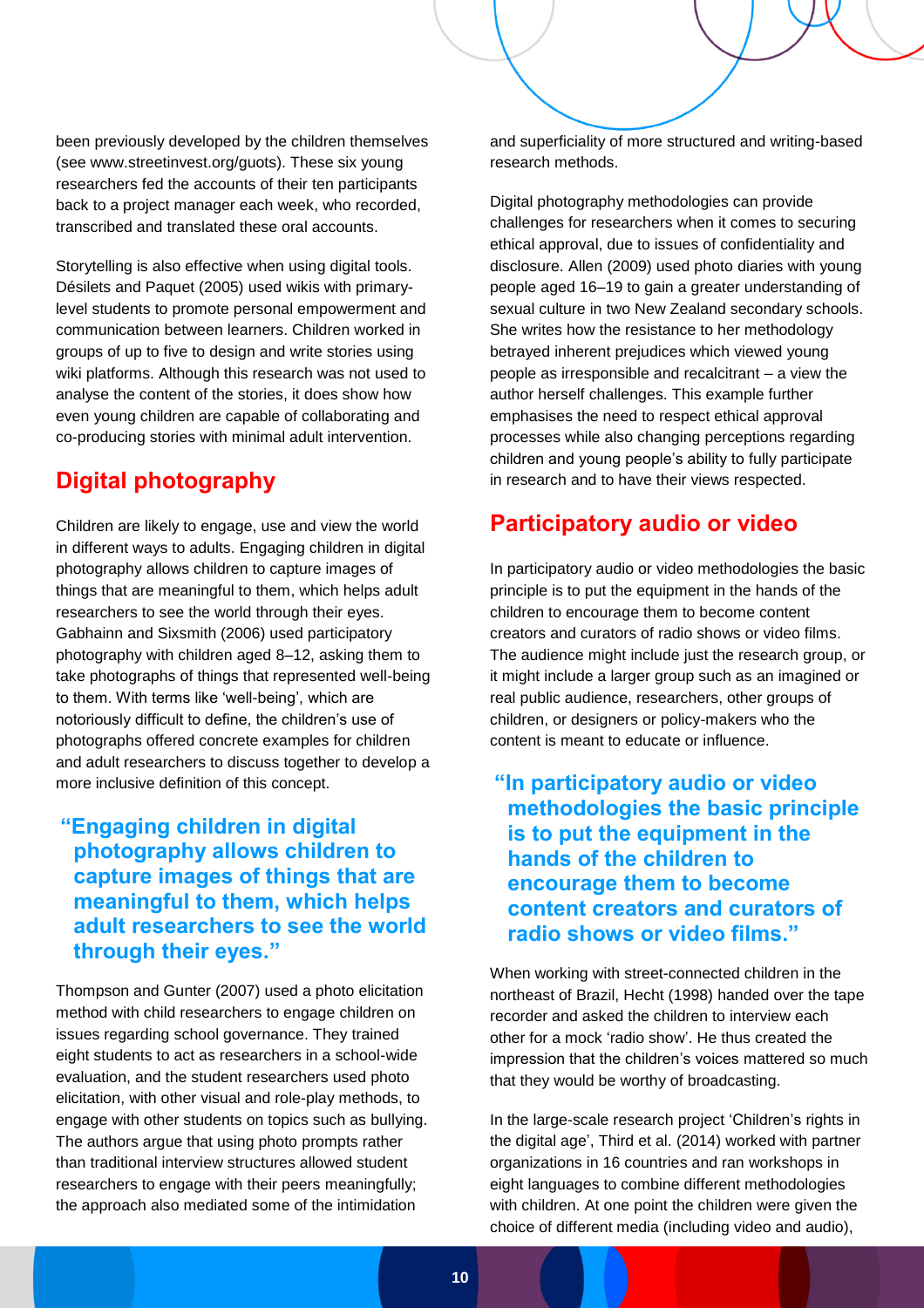and asked what they would like to tell the Committee on the Rights of the Child about the way digital media gave them opportunities or challenged their ability to live a good life.

Participatory digital video can also be used as a mobile method to better understand the social, emotional and sensory experience of children. Working on children's negotiation of risks of their journey to school, Murray (2009) replayed the video footage taken by children themselves, and asked the filmmakers to talk him through their emotions, sensations and decisions. There might be similar opportunities to ask children to film their online surfing behaviour and then asking them to comment on the footage.

**"Seeing young people engage with local politics via digital media and online channels makes a powerful case to the public and to policymakers for the rights of children to have access to such digital tools and online platforms."**

One of the most involved ways of using participatory video is the fairly open-ended approach in which groups of children, with minimal or no previous film experience, are brought together in a workshop, handed some basic digital film equipment and taught to make short films on topics of their choice. The Food Futures project (www.youthandfoodfutures.org) held a one-week participatory film workshop with young people from disadvantaged backgrounds in London and Rio to teach them how to express their views on food justice.

The workshop was followed by a film competition and a public screening of the films. The winning teams of filmmakers from each country travelled to the other city to meet young people there, and to screen and explain their films and exchange perspectives on digital filmmaking and food justice. The film is available online. Local policy-makers in charge of school meals, licensing of local markets and the retail mix in new housing developments will be invited to public screenings of the films and subsequent discussions with the young filmmakers. Seeing young people engage with local politics via digital media and online channels makes a powerful case to the public and to policy-makers for the rights of children to have access to such digital tools and online platforms.

#### Case study: Negotiating the choice of digital media in participatory digital filmmaking

Working with an emancipatory Freirean pedagogical approach, the team on the ESRC-FAPERJ Food Futures project wanted to impress on the young people (16- to 24-year-olds from lowincome neighbourhoods in London) who were taking the filmmaking workshop that they had "the means of film-production in their pockets" and to use their digital phones. However, in an intense one-week workshop based on iterating short film production in groups, editing with recording formats from multiple phones did not prove feasible. So the team borrowed two and bought two cameras with the same recording format, and then demonstrated that similar filming could have been done on a mobile phone. After discussing their media usage with young participants from London and Rio, the project used Facebook, Instagram, a wordpress site, vimeo and YouTube as ways to publish films and stimulate comments. See www.youthandfoodfutures.org or the Facebook page: www.facebook.com/Food-20- 1669504199981391/?fref=ts or Instagram: ltds.coppe.ufrj and #food2ponto0

#### <span id="page-10-0"></span>**SMS surveys with questions generated by young people themselves**

SMS communication with children and young people has played a key role in many development-related projects. For instance, the Kenyan multiplatform daily radio programme ShujaazFM uses storytelling about a character called 'DJ B' to engage with young people and offer practical ideas for them to improve their lives through entrepreneurship, personal development, farming, employment and citizenship. ShujaazFM is linked to a comic book and – crucially – encourages feedback from listeners to the story editors via SMS, Facebook (www.shujaaz.fm) and Twitter.

UNICEF's U-Report innovation uses SMS to 'survey' young people and to publicise the results. U-Report started in Uganda (www.ureport.ug) to augment the voice of children and young people, and has been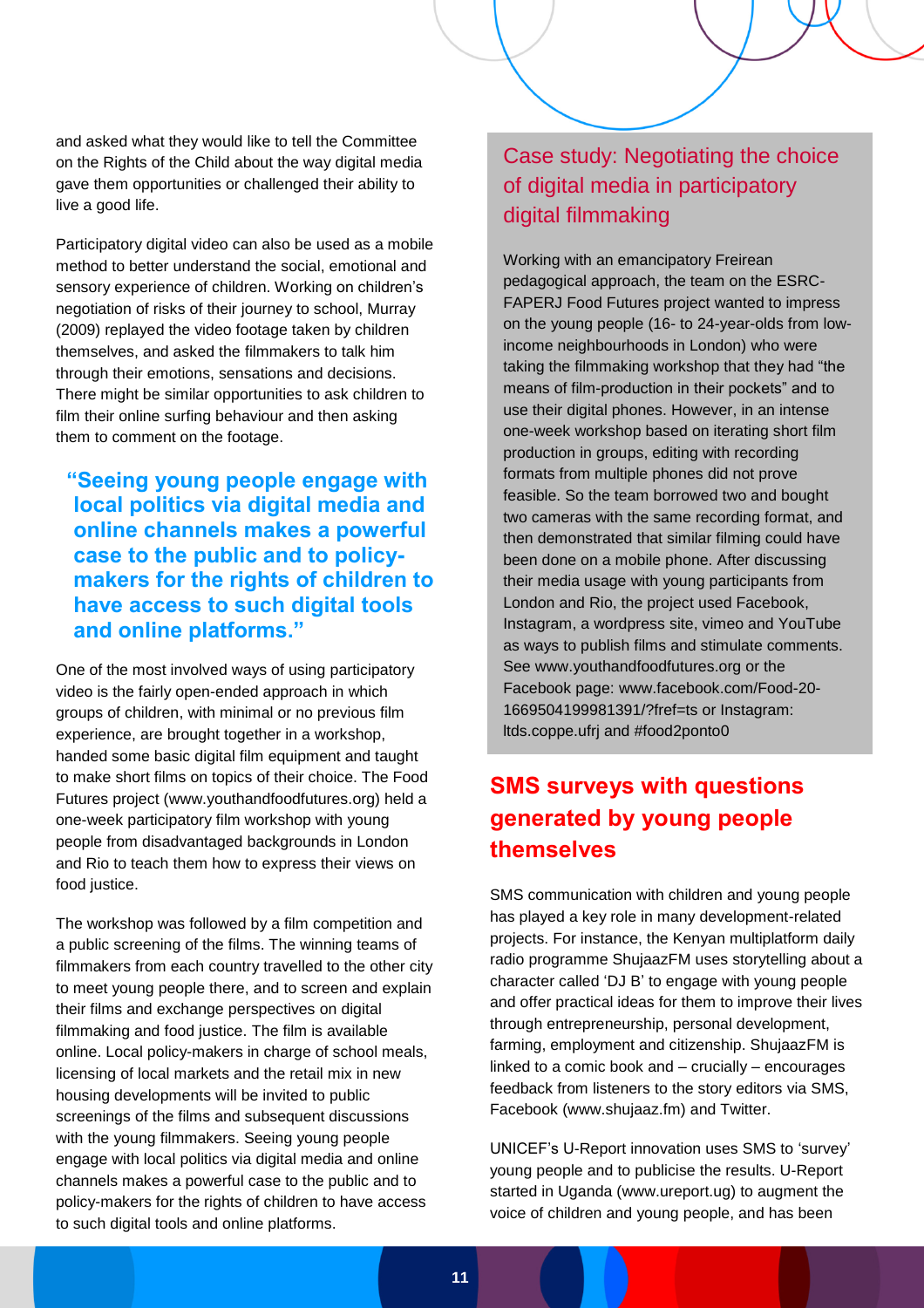rolled out to 14 countries. In Uganda, more than 300,000 young people have signed up to take part in these SMS surveys. Designed as a campaign tool, U-Report does not claim to reach the accuracy levels of a scientific survey, and it would not be possible to use Ureport for a scientific survey until key challenges have been overcome. These include the issue of multiple respondents per phone and the problematic mixing of campaign messages via SMS interspersed with supposedly open-ended (but actually contextually framed) questions (Berdou & Abreu- Lopes, 2016). While it is an excellent campaign tool, these issues make its use as a quantitative survey instrument unreliable. However, it would be worth exploring how the network of U-Reporters could be usefully invited to generate qualitative data about digital rights via SMS. This would be a self-selecting group with relatively higher digital literacy and a strong urban bias (Berdou & Abreu-Lopes, 2016), but their ideas about perceived risks and opportunities would be of great interest, and SMS could prove a useful tool in such a participatory, crowdsourcing methodology.

#### <span id="page-11-0"></span>**Research, monitoring and evaluation by and with children**

UNICEF has been actively seeking to include children in impact evaluation, in line with the UNCRC that states that children should have a say in decisions that affect them. Guijt (2014) details some of the participatory methods that can be used to collect quantitative and qualitative data to assess projects involving children and young people. The report sets out the different levels of participatory engagement (nominal, instrumental, representative and transformative). Depending on a project's objectives and stage of development, different levels of engagement may be appropriate. Guijt demonstrates that communities can be involved in initial and ongoing evaluation through an example of a project in Bangladesh, where community members defined monitoring indicators and conducted analysis through a process of workshops. Guijt stresses that involving children and young people in monitoring and impact evaluation in a meaningful way requires time and concerted investment in building participants' capacity.

In Malawi, Donahue and Mwewa (2006) evaluated a community empowerment project designed to assist families living with HIV and AIDS through income generation, micro-credit and additional care services. The project operated alongside local mobilisation committees, including orphan and youth subcommittees. Villages with functional sub-committees were found to provide more tangible and collective action regarding the care of people living with HIV and AIDS. Furthermore, community ownership and participation were found to be crucial for initiating sustainable community action, with youth committees playing a pivotal role. This is a powerful example of an engagement with marginalised young people on issues characterised by stigma and social taboos.

#### <span id="page-11-1"></span>**Young people as peer researchers**

Children can be involved as peer researchers in secondary research, primary research and in PAR (Laws & Mann, 2004). However, there are ethical, methodological and practical challenges that need to be recognised. Bradbury-Jones and Taylor (2015) identify six challenges:

- Children lack research competence.
- A comprehensive training programme is needed.
- Insider/outsider perspectives are difficult to balance.
- Remuneration is complex.
- Power differentials need to be overcome.
- Children need to be protected.

They discuss each of these challenges, suggest practical solutions, and conclude that despite these challenges, 'children as researchers are a powerful conduit for other children's voices.' (Bradbury-Jones and Taylor (2015: 161). Young people can be involved in both problem identification at the start of a research project and later in the data analysis (Foster-Fishman et al., 2010). In a co-designed research project that included government, non-governmental and academic partners in Australia, 33 children with disabilities (under the age of 8) and their parents ( $n =$ 40) were engaged in participatory research to generate greater understanding of the places and relationships that influenced children and families' sense of inclusion. Families from Aboriginal communities were recruited to co-design a project that helped improve families' sense of belonging and connectedness through capacity building. After the project was funded, key individuals, including children, provided ongoing oversight and advice on the design of the project. This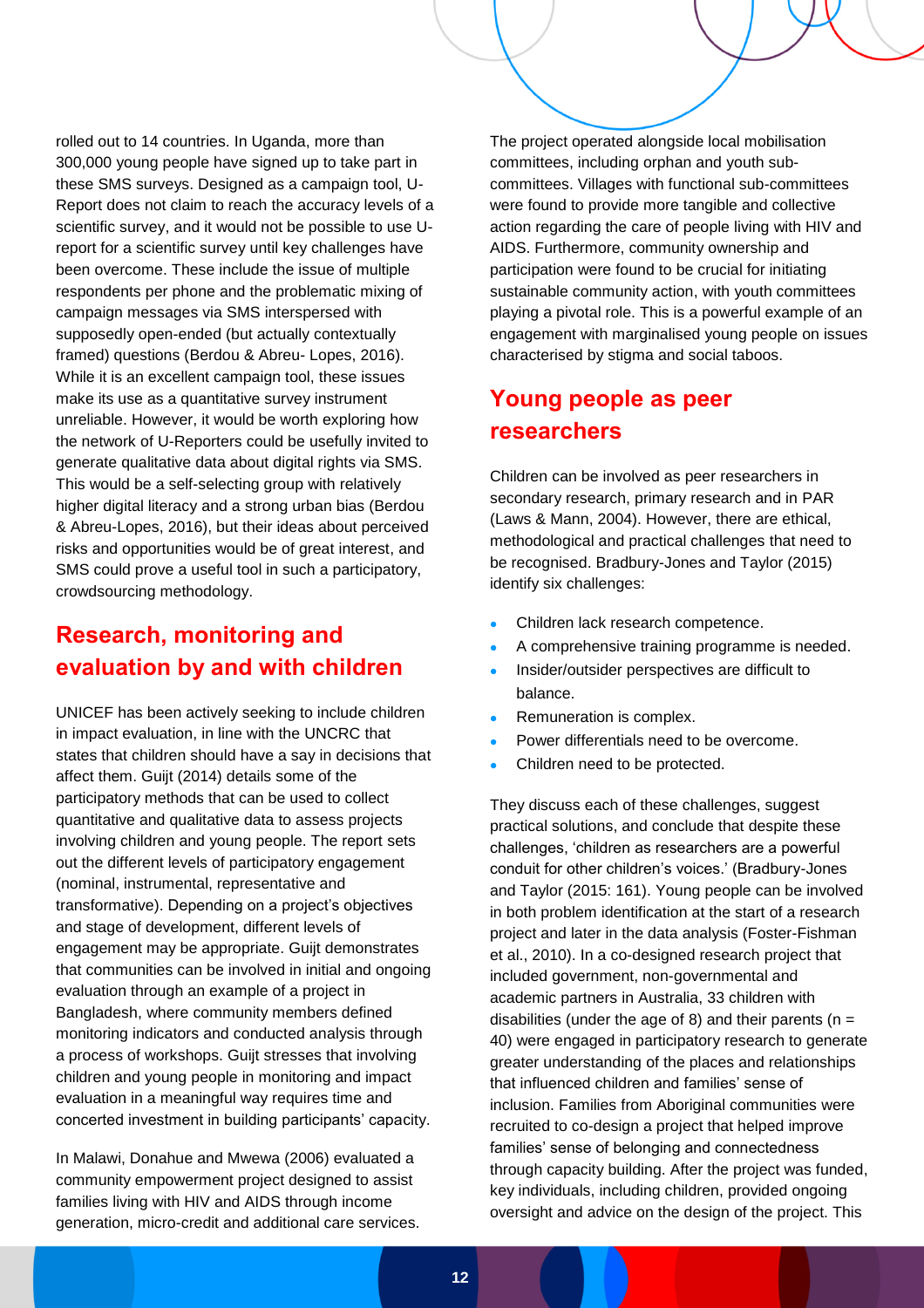research employed creative visual methods combined with oral feedback to involve the children in the knowledge production.

In another project exploring the journeys of young people who had run away from home or care (Thompson et al., 2015), peer researchers interviewed 32 other young people in three different cities. Interviewees were only recruited through existing projects to ensure that support by youth workers was in place. Interviews were audio-recorded and password-protected before being sent for transcription. The follow-on questions put by peer researchers showed that they were relating the responses to their own experiences; their emphases differed from those of adult professional researchers. This began to influence the fieldwork and the analysis, in which the peer researchers also participated. Even though children are not a homogeneous group and their experience with digital media will differ accordingly, there are strong arguments for involving children as peer researchers in research on the opportunities and risks of digital media. However, the challenges listed above will need to be addressed. The following section highlights some additional ethical challenges that apply for all participatory research with children.

#### Case study: Peer research among street children

Growing up on the Streets is a longitudinal research project hosted by StreetInvest, working in partnership with the University of Dundee and the Backstage Trust. The research is being carried out over three years in three cities across Africa: Accra, Bukavu and Harare. Six teenagers in each city have been trained in basic ethnographic methods, and meet weekly with the project researchers to provide a commentary on their lives growing up on the street, and also offer observations on the experiences of other young people within their social network. A Knowledge Exchange Pack has been developed detailing the four-part training for peer researchers that includes resources to help street-connected teenagers grow in confidence, and presentation skills in order to help them in their role as researchers and advocates. The Pack can be accessed at [www.streetinvest.org/control/uploads/file.](http://www.streetinvest.org/control/uploads/file)

#### <span id="page-12-0"></span>**Words of caution**

In addition to the considerations set out in the general UNICEF guidelines on Ethical Research Involving Children (ERIC, see http://childethics.com/), unique ethical aspects to participatory methods require additional caution:

- Participatory methods tend to involve long-term and potentially intense research relationships between children and researchers. Therefore all researchers must be fully checked against criminal records before being allowed to work with children, and pastoral care should be integrated in the facilitation process, provided by research team members with relevant experience. In some cases, pastoral roles can be played by members of community organizations collaborating in the research.
- Some participatory methods might entail children creating digital content, including photo or video content showing other children. It is vital to obtain parental/guardian consent for this, and to discuss with the children (as co-researchers) the issues of other children's right to their own image and the responsible use of images.
- Participatory methods relying on digital devices might encounter different levels of digital literacies along gender, class, education and rural/urban lines. It is vital to mitigate these to ensure that existing inequalities do not translate into inequality of voice within a project.
- Participatory methods are frequently used by practitioner or campaign organizations as well as in academic participatory research. It is vital to define at the outset what the aim of the project is, and not to conflate research and campaign objectives. For instance, as a research tool participatory video with children might generate films that contain factual inaccuracies but nevertheless represent the perspective of the young people. For research purposes, diverging and unexpected perspectives should be embraced, while a campaign approach might seek to edit and micro-manage the message. Collaboration agreements between researchers and campaigners should reflect on this tension before the start of a project.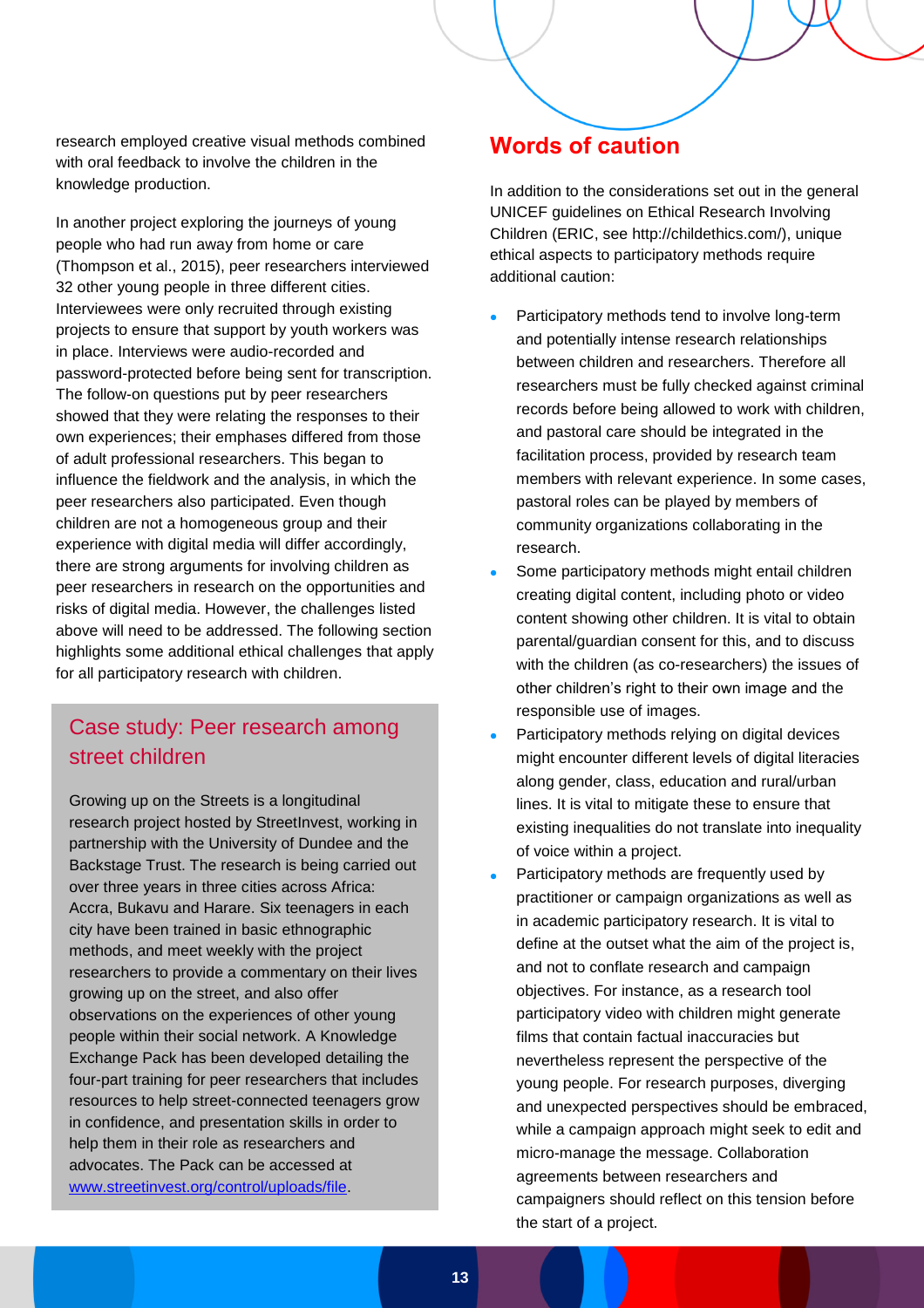## <span id="page-13-0"></span>**CONCLUSION**

There are good intrinsic and instrumental reasons why children should actively participate in research on the opportunities and risks of the digital age. There is by now a rich methodological literature on participatory methods, produced by academics, non-governmental organizations (NGOs) and international bodies. It is appropriate that a special subset of this literature covers work with children, who are frequently even more disempowered than adult participants in conventional research. Further, their preferred ways of engagement may differ from adult perspectives, in that (for instance) they may prefer visual over text-based methods. On the other hand, some groups of children might have higher skill and interest than adults in using digital tools in expressing their views, for instance, in digital film.

However, there are important equity aspects to consider. Children are not a uniform group: they differ in their age, class, disability status and sexuality, cultural and religious background, ethnicity and digital literacy, level of articulacy and extroversion as well as in the urban or rural environments they grow up in, and the degree of adult support or surveillance they receive. These differences will affect the methods that children, as active participants or co-researchers, prefer to use. Researchers should ask themselves who they want to engage with in the research and how. The most important questions for this kind of research are: What positive change for the children might emerge from the research? and How can children be empowered to play a part in bringing this change about?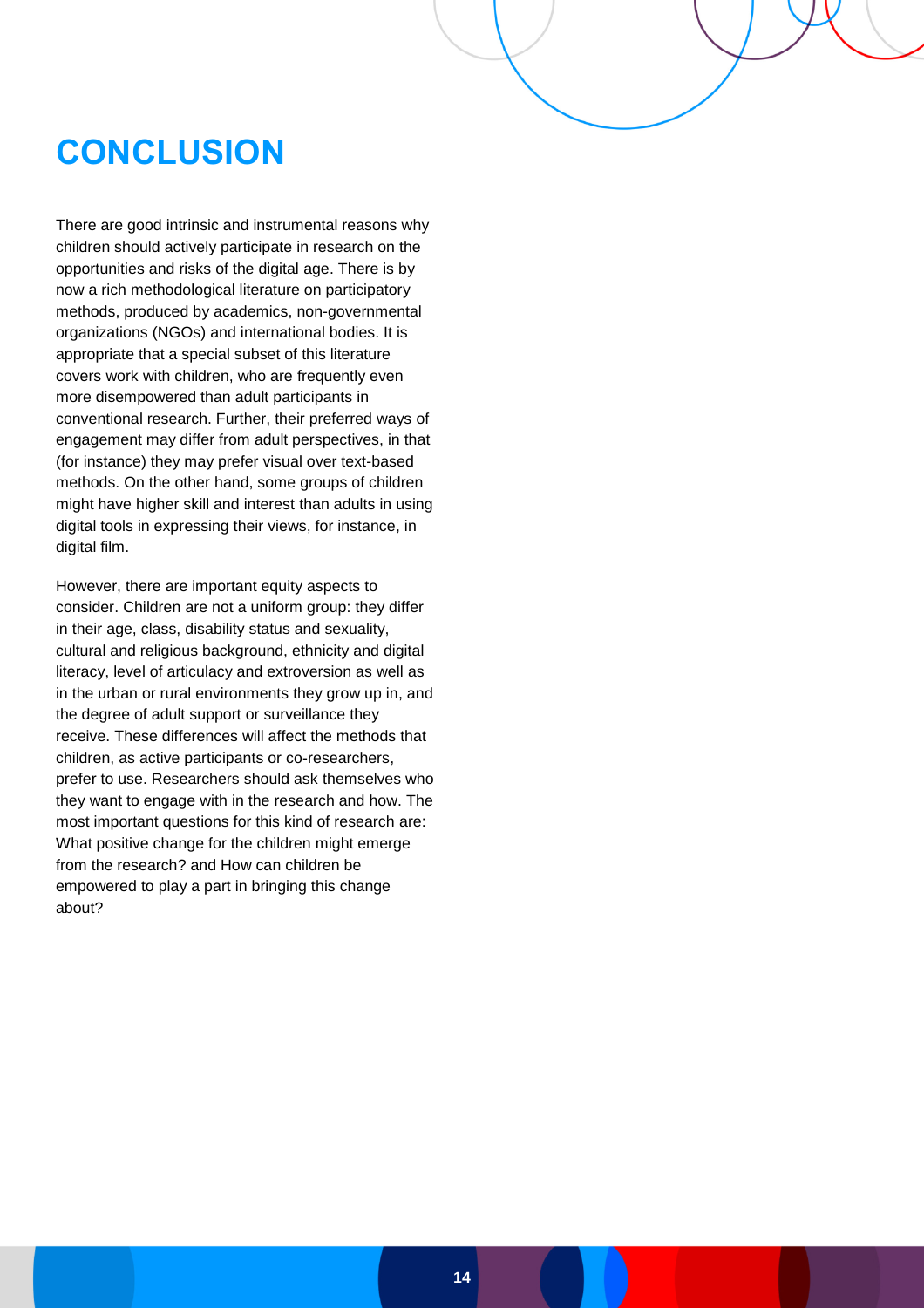## <span id="page-14-0"></span>**USEFUL ONLINE RESOURCES**

#### **Resources provided by the author**

Boyden, J., & Ennew, J. (no date). *Children in focus – A manual for participatory research with children*. Stockholm: Save the Children Sweden. [www.unicef.org/videoaudio/PDFs/Children-in-](http://www.unicef.org/videoaudio/PDFs/Children-in-Focus.pdf)[Focus.pdf](http://www.unicef.org/videoaudio/PDFs/Children-in-Focus.pdf)

Cortesi, S., & Gasser, U. (eds) (2015). *Digitally connected: Global perspectives on youth and digital media*.

[http://papers.ssrn.com/sol3/papers.cfm?abstract\\_id=2](http://papers.ssrn.com/sol3/papers.cfm?abstract_id=2585686) [585686](http://papers.ssrn.com/sol3/papers.cfm?abstract_id=2585686)

eldis (no date). *Participatory methodology*. [www.eldis.org/go/topics/resource](http://www.eldis.org/go/topics/resource-guides/participation/participatory-methodology#.V27C3vkrKYm)[guides/participation/participatory](http://www.eldis.org/go/topics/resource-guides/participation/participatory-methodology#.V27C3vkrKYm)[methodology#.V27C3vkrKYm](http://www.eldis.org/go/topics/resource-guides/participation/participatory-methodology#.V27C3vkrKYm)

Guijt, I. (2014). Participatory approaches. *Methodological Briefs: Impact Evaluation 5*. Florence: UNICEF Office of Research. [www.unicef](http://www.unicef-irc.org/publications/pdf/brief_5_participatoryapproaches_eng.pdf)[irc.org/publications/pdf/brief\\_5\\_participatoryapproache](http://www.unicef-irc.org/publications/pdf/brief_5_participatoryapproaches_eng.pdf) [s\\_eng.pdf](http://www.unicef-irc.org/publications/pdf/brief_5_participatoryapproaches_eng.pdf)

Insightshare (no date). *Better participatory video practice*.<https://betterpvpractice.wordpress.com/>

Lunch, N., & Lunch, C. (2006). *Insights into participatory video: A handbook for the field*. Insightshare.

[www.insightshare.org/sites/insightshare.org/files/file/In](http://www.insightshare.org/sites/insightshare.org/files/file/Insights%20into%20Participatory%20Video%20-%20A%20Handbook%20for%20the%20Field%20(English)(1).pdf) [sights%20into%20Participatory%20Video%20-](http://www.insightshare.org/sites/insightshare.org/files/file/Insights%20into%20Participatory%20Video%20-%20A%20Handbook%20for%20the%20Field%20(English)(1).pdf) [%20A%20Handbook%20for%20the%20Field%20\(Engl](http://www.insightshare.org/sites/insightshare.org/files/file/Insights%20into%20Participatory%20Video%20-%20A%20Handbook%20for%20the%20Field%20(English)(1).pdf) [ish\)\(1\).pdf](http://www.insightshare.org/sites/insightshare.org/files/file/Insights%20into%20Participatory%20Video%20-%20A%20Handbook%20for%20the%20Field%20(English)(1).pdf)

Wilkinson, J. (no date). *Children and participation: Research, monitoring and evaluation with children and young people*.

[www.savethechildren.org.uk/sites/default/files/docs/chil](http://www.savethechildren.org.uk/sites/default/files/docs/children_and_partipation_1.pdf) [dren\\_and\\_partipation\\_1.pdf](http://www.savethechildren.org.uk/sites/default/files/docs/children_and_partipation_1.pdf)

#### **Additional resources**

Alderson, P. (2012). Rights-respecting research: A commentary on 'the right to be properly researched: Research with children in a messy, real world', *Children's Geographies*, 2009, 7, 4. Children's Geographies, 10 (2), 233–9.

#### <http://eprints.ioe.ac.uk/11574/>

Christensen, P. (2004) Children's participation in ethnographic research: Issues of power and representation. *Children & Society*, 18, 165–76. [www.researchgate.net/publication/229800998\\_Childre](http://www.researchgate.net/publication/229800998_Children) [n's\\_Participation\\_in\\_Ethnographic\\_Research\\_Issues\\_](http://www.researchgate.net/publication/229800998_Children) of Power and Representation

Fleming, J. (2011). Young people's involvement in research: Still a long way to go? *Qualitative Social Work*, 10 (2), 207–23.

[www.researchgate.net/profile/Jennie\\_Fleming/publicati](http://www.researchgate.net/profile/Jennie_Fleming/publication/249675158_Young_People) on/249675158 Young People's Involvement in Res [earch\\_Still\\_a\\_Long\\_Way\\_to\\_Go/links/0046352cd36c6](http://www.researchgate.net/profile/Jennie_Fleming/publication/249675158_Young_People) [8dd45000000.pdf](http://www.researchgate.net/profile/Jennie_Fleming/publication/249675158_Young_People)

Hagen, P., Collin, P., Metcalf, A., Nicholas, M., Rahilly, K., & Swainston, N. (2012). *Participatory design of evidence-based online youth mental health promotion, prevention, early intervention and treatment*. Melbourne, VIC: Young and Well Cooperative Research Centre.

[www.westernsydney.edu.au/\\_\\_data/assets/pdf\\_file/00](http://www.westernsydney.edu.au/__data/assets/pdf_file/0005/476330/Young_and_Well_CRC_IM_PD_Guide.pdf) [05/476330/Young\\_and\\_Well\\_CRC\\_IM\\_PD\\_Guide.pdf](http://www.westernsydney.edu.au/__data/assets/pdf_file/0005/476330/Young_and_Well_CRC_IM_PD_Guide.pdf)

Institute of Development Studies (2009). *The importance of participatory child-centred research for climate adaptation.*

[http://opendocs.ids.ac.uk/opendocs/bitstream/handle/1](http://opendocs.ids.ac.uk/opendocs/bitstream/handle/123456789/2549/The%20Importance%20of%20Participatory%20IDS%20In%20Focus%2013.6.pdf?sequence=1) [23456789/2549/The%20Importance%20of%20Particip](http://opendocs.ids.ac.uk/opendocs/bitstream/handle/123456789/2549/The%20Importance%20of%20Participatory%20IDS%20In%20Focus%2013.6.pdf?sequence=1) [atory%20IDS%20In%20Focus%2013.6.pdf?sequence](http://opendocs.ids.ac.uk/opendocs/bitstream/handle/123456789/2549/The%20Importance%20of%20Participatory%20IDS%20In%20Focus%2013.6.pdf?sequence=1)  $=1$ 

Spyrou, S. (2011). The limits of children's voices: From authenticity to critical, reflexive representation. *Childhood*, 18 (2), 151–65.

[www.kingscollege.net/pomfret/4411/readings/Spyrou.p](http://www.kingscollege.net/pomfret/4411/readings/Spyrou.pdf) [df](http://www.kingscollege.net/pomfret/4411/readings/Spyrou.pdf)

University of Bedfordshire (2012). *Challenging sexual violence in Europe: Using participatory methods with children.*

[www.beds.ac.uk/\\_\\_data/assets/pdf\\_file/0004/213277/d](http://www.beds.ac.uk/__data/assets/pdf_file/0004/213277/desk-top-review-oct-2012-final.pdf) [esk-top-review-oct-2012-final.pdf](http://www.beds.ac.uk/__data/assets/pdf_file/0004/213277/desk-top-review-oct-2012-final.pdf)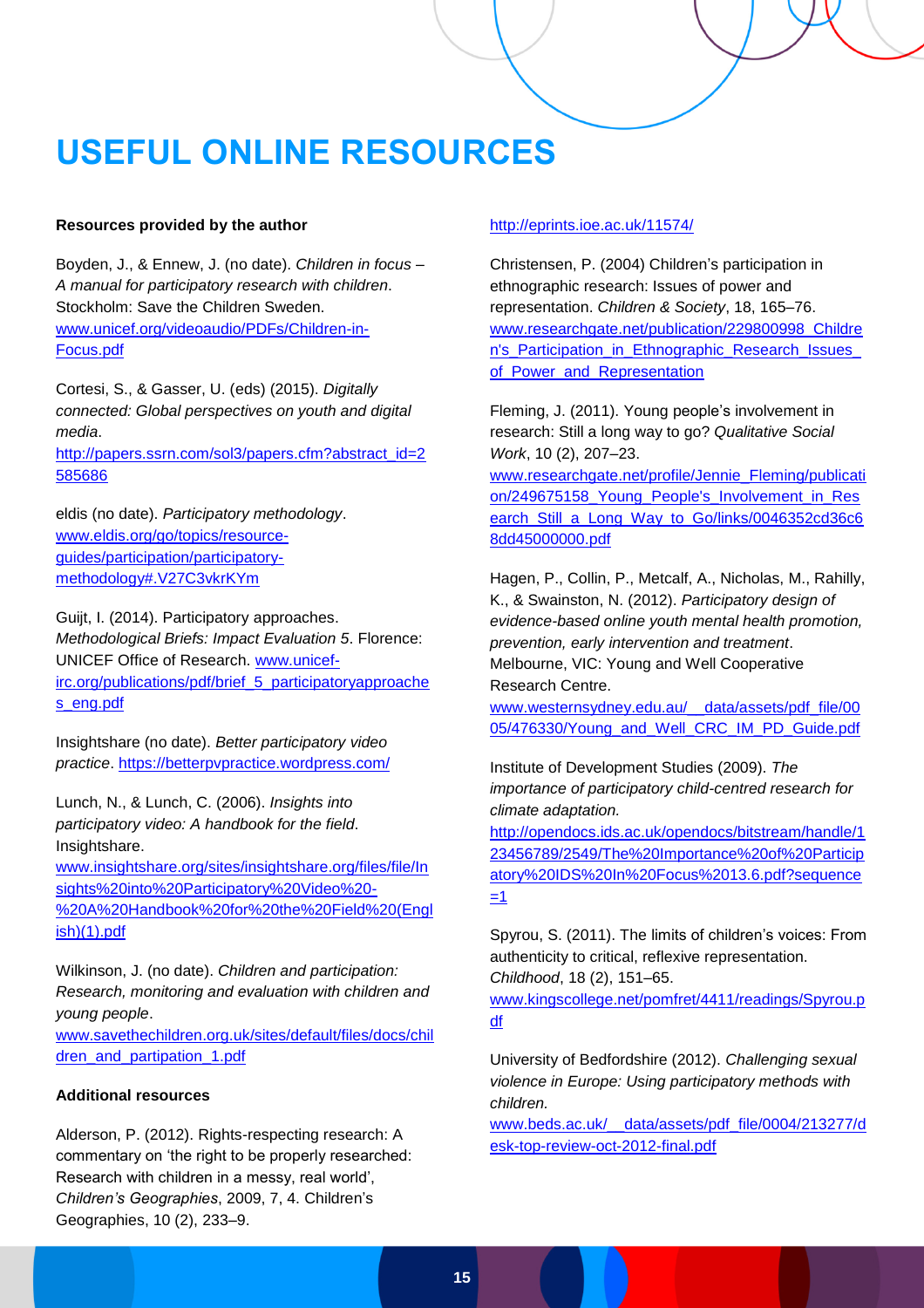## <span id="page-15-0"></span>**REFERENCES**

Alderson, P. (2012). Rights-respecting research: a commentary on 'the right to be properly researched: research with children in a messy, real world'. Children's Geographies, 2009, 7, 4. *Children's Geographies*, 10 (2), 233–9.

Allen, L. (2009). 'Caught in the act': ethics committee review and researching the sexual culture of schools. *Qualitative Research*, 9 (4), 395–410.

Barker, J., & Weller, S. (2003). Geography of methodological issues in research with children. *Qualitative Research*, 3 (2), 207–27.

Berdou. E., & Abreu-Lopes, C. (2016). *The case of UNICEF's U-report (Uganda): Final report to the evaluation framework for digital citizen engagement, Digital Engagement Evaluation Team document*. Washington, DC: The World Bank.

Biggeri, M., & Anich, R. (2009). The deprivation of street children in Kampala: Can the capability approach and participatory methods unlock a new perspective in research and decision making? *Mondes en développement*, 146 (2), 73–93.

Boyden, J., & Ennew, J. (eds) (1997) *Children in focus – A manual for participatory research with children*. Save the Children Sweden.

Bradbury-Jones, C., & Taylor, J. (2015). Engaging with children as co-researchers: challenges, counterchallenges and solutions. *International Journal of Social Research Methodology*, 18 (2), 161–73.

Bulfin, S., & North, S. (2007). Negotiating digital literacy practices across school and home: Case studies of young people in Australia. *Language and Education*, 21 (3), 247–63.

Chambers, R. (1997). *Whose reality counts? Putting the first last*. London: ITP (Intermediate Technology Publications Ltd).

Chung, H., & Gerber, E. (2010). Emotional storyboarding: A participatory design method for emotional designing for children. Proceedings of 7th International Conference on Design & Emotion, 5–7 October. Northwestern University. Available at [http://egerber.mech.northwestern.edu/wp](http://egerber.mech.northwestern.edu/wp-content/uploads/2012/11/Gerber_EmotionalStoryboarding1.pdf)[content/uploads/2012/11/Gerber\\_EmotionalStoryboard](http://egerber.mech.northwestern.edu/wp-content/uploads/2012/11/Gerber_EmotionalStoryboarding1.pdf) [ing1.pdf](http://egerber.mech.northwestern.edu/wp-content/uploads/2012/11/Gerber_EmotionalStoryboarding1.pdf)

Désilets, A., & Paquet, S. (2005). *Wiki as a tool for web-based collaborative story telling in primary school: A case study*. Published at EdMedia 2005, World Conference on Educational Multimedia, Hypermedia & Telecommunications. Montréal, Québec, Canada. 27 June–2 July. NRC 48234.

Donahue, J., & Mwewa, L. (2006). *Community action and the test of time: Learning from community experiences and perceptions. Case studies of mobilization and capacity building to benefit vulnerable children in Malawi and Zambia*. Washington, DC: USAID (United States Agency for International Development), Displaced Children and Orphans Fund and War Victims Fund, and TvT Associates.

Foster-Fishman, P. G., Law, K. M., Lichty, L. F., & Aoun, C. (2010). Youth ReACT for social change: A method for youth participatory action research. *American Journal of Community Psychology*, 46, 67– 83.

Gabhainn, S. N., & Sixsmith, J. (2006). Children photographing well-being: Facilitating participation in research. *Children & Society*, 20 (4), 249–59.

Gudmundsdottir, G. (2010). From digital divide to digital equity: Learners' ICT competence in four primary schools in Cape Town, South Africa. *International Journal of Education and Development using ICT*, 6 (2), 84–105.

Guijt, I. (2014). *Participatory approaches*. Methodological Briefs: Impact Evaluation 5, UNICEF Office of Research, Florence*.* Available at [www.unicef](http://www.unicef-irc.org/publications/pdf/brief_5_participatoryapproaches_eng.pdf)[irc.org/publications/pdf/brief\\_5\\_participatoryapproache](http://www.unicef-irc.org/publications/pdf/brief_5_participatoryapproaches_eng.pdf) [s\\_eng.pdf](http://www.unicef-irc.org/publications/pdf/brief_5_participatoryapproaches_eng.pdf)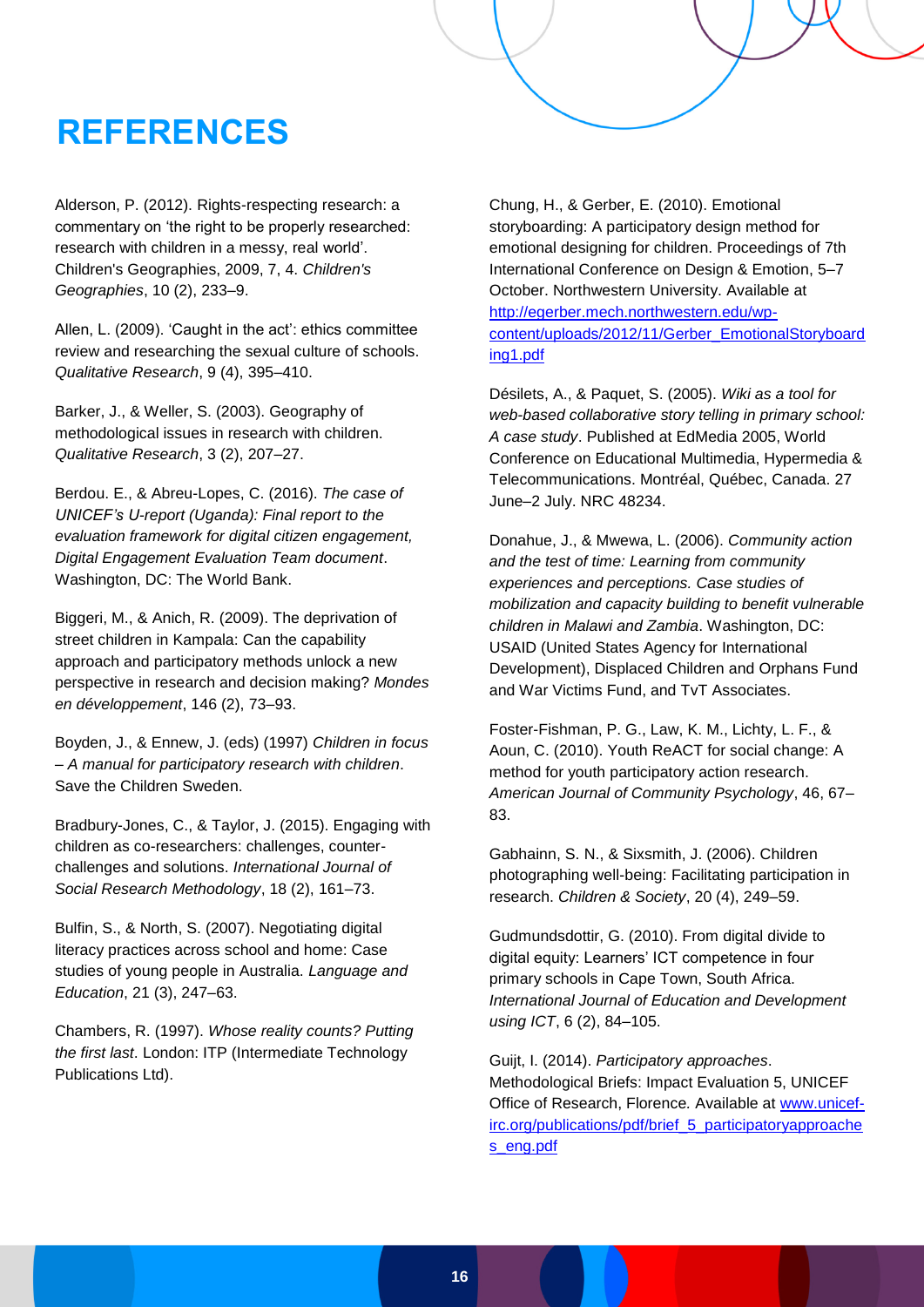Hecht, T. (1998). *At home in the street: Street children of Northeast Brazil*. Cambridge, UK: Cambridge University Press.

IDS (Institute of Development Studies) (2009). *The importance of participatory child-centred research for climate adaptation*. IDS in Focus Policy Briefing 13, November. Available at

[http://opendocs.ids.ac.uk/opendocs/bitstream/handle/1](http://opendocs.ids.ac.uk/opendocs/bitstream/handle/123456789/2549/The%20Importance%20of%20Participatory%20IDS%20In%20Focus%2013.6.pdf?sequence=1) [23456789/2549/The%20Importance%20of%20Particip](http://opendocs.ids.ac.uk/opendocs/bitstream/handle/123456789/2549/The%20Importance%20of%20Participatory%20IDS%20In%20Focus%2013.6.pdf?sequence=1) [atory%20IDS%20In%20Focus%2013.6.pdf?sequence](http://opendocs.ids.ac.uk/opendocs/bitstream/handle/123456789/2549/The%20Importance%20of%20Participatory%20IDS%20In%20Focus%2013.6.pdf?sequence=1) [=1](http://opendocs.ids.ac.uk/opendocs/bitstream/handle/123456789/2549/The%20Importance%20of%20Participatory%20IDS%20In%20Focus%2013.6.pdf?sequence=1)

Kleine, D., Hollow, D., & Poveda, S. (2014). *Children, ICT and development: Capturing the potential, meeting the challenges.* Florence: UNICEF Innocenti Research Centre.

Laws, S., & Mann, G. (2004). *So you want to involve children in research? A toolkit supporting children's meaningful and ethical participation in research relating to violence against children*. Stockholm, Sweden: Save the Children. Available at [www.savethechildren.org.uk/sites/default/files/docs/So](http://www.savethechildren.org.uk/sites/default/files/docs/So_you_want_to_involve_children_in_research_SC_2004_1.pdf) vou want to involve children in research SC 200 [4\\_1.pdf](http://www.savethechildren.org.uk/sites/default/files/docs/So_you_want_to_involve_children_in_research_SC_2004_1.pdf)

Literat, I. (2013). 'A pencil for your thoughts': Participatory drawing as a visual research method with children and youth. *International Journal of Qualitative Methods*, 12, 84–98.

Mallan, K. M., Singh, P., & Giardina, N. (2010). The challenges of participatory research with 'tech-savvy' youth. *Journal of Youth Studies*, 13 (2), 255–72.

Murray, L. (2009). Looking at and looking back: visualization in mobile research. *Qualitative Research*, 9 (4), 469–88.

Richman, A. (2007). The outsider lurking online: Adults researching youth cybercultures. In A. L. Best (ed.) *Representing youth: Methodological issues in critical youth studies* (pp. 182–202). New York: New York University Press.

Third, A., Bellerose, D., Dawkins, U., Keltie, E., & Pihl, K. (2014). *Children's rights in the digital age: A download from Children Around the World*. Young and Well Cooperative Research Centre, Melbourne. Available at

www.unicef.org/publications/files/Childrens\_Rights\_in the Digital Age A Download from Children Around [\\_the\\_World\\_FINAL.pdf](http://www.unicef.org/publications/files/Childrens_Rights_in_the_Digital_Age_A_Download_from_Children_Around_the_World_FINAL.pdf)

Thompson, J., Lanchin, S., & Moxon, D. (2015). *Be real with me: Using peer research to explore the journeys of young people who run away from home or care*. Railway Children Report. Available at www.railwaychildren.org.uk/media/37981/be-real-july-2015-peer-research.pdf

Thompson, P., & Gunter, H. (2007). The methodology of students-as-researchers: Valuing and using experience and expertise to develop methods. *Discourse: Studies in the Cultural Politics of Education*, 28 (3), 327–42.